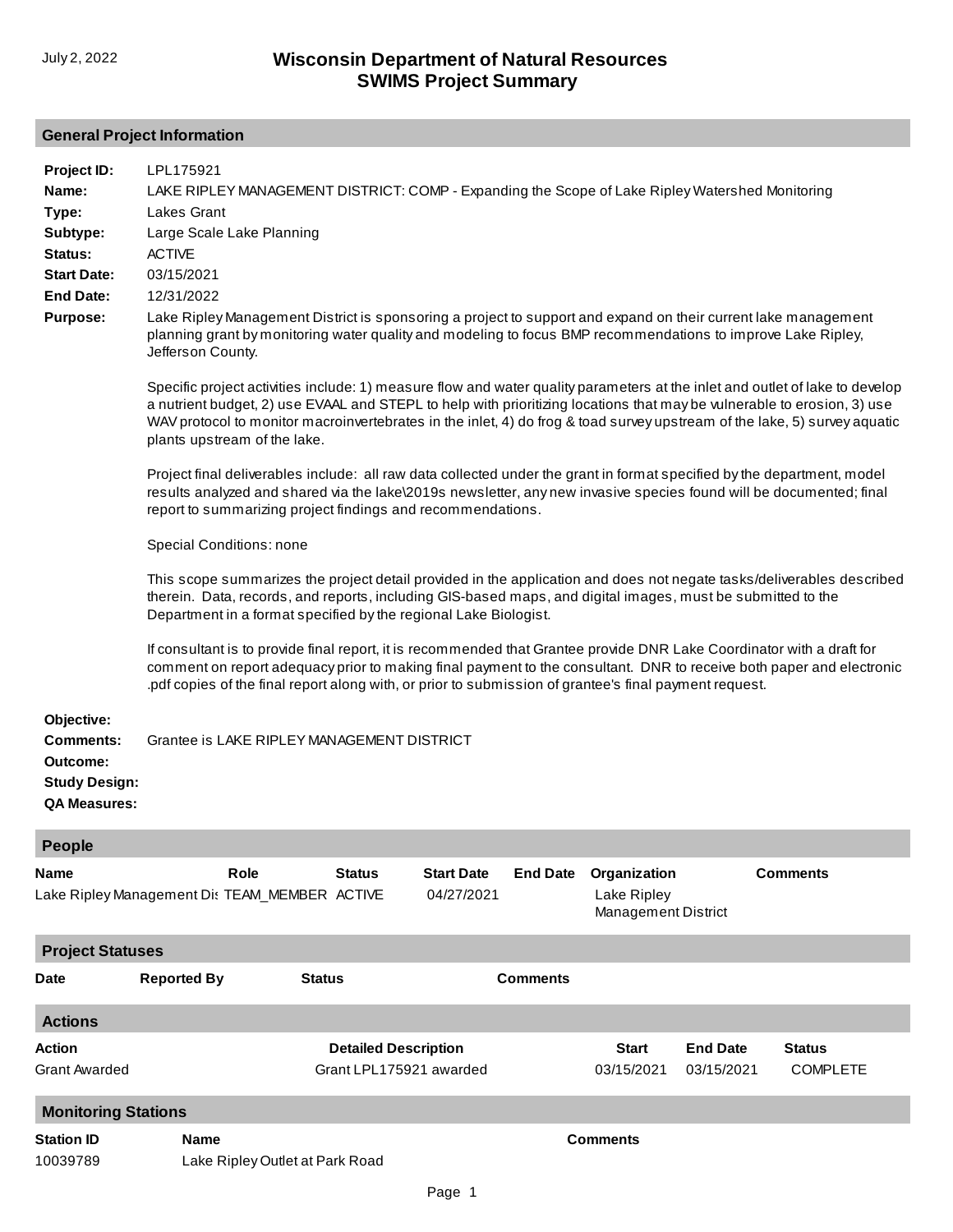## **SWIMS Project Summary** July 2, 2022 **Wisconsin Department of Natural Resources**

| <b>Assessment Units</b><br><b>Local Name</b><br><b>Official Name</b><br><b>Segment</b><br>Outlet of Lake Ripley<br>Unnamed<br>Lake Ripley<br>Lake Ripley<br>Inlet of Lake Ripley<br>Unnamed<br>1<br><b>Lab Account Codes</b><br><b>End Date</b><br><b>Description</b><br><b>Start Date</b><br>Account Code<br><b>Forms</b><br><b>Form Code</b><br><b>Form Name</b><br><b>Methods</b><br><b>Method Code</b><br><b>Description</b><br><b>Fieldwork Events</b><br><b>Station ID</b><br><b>Start Date</b><br><b>Field ID</b><br><b>Station Name</b><br><b>Status</b><br><b>COMPLETE</b><br>10052013-INLET<br>10052013<br>Unnamed (809700) Lake Ripley Inlet<br><b>COMPLETE</b><br>10039789-OUTLET 10039789<br>Lake Ripley Outlet at Park Road<br><b>COMPLETE</b><br><b>UNNAMED</b><br>10052013<br>Unnamed (809700) Lake Ripley Inlet<br><b>COMPLETE</b><br><b>LAKE RIPLEY</b><br>10039789<br>Lake Ripley Outlet at Park Road<br><b>COMPLETE</b><br>10052013-INLET<br>10052013<br>Unnamed (809700) Lake Ripley Inlet<br><b>COMPLETE</b><br><b>OUTLET</b><br>10039789<br>Lake Ripley Outlet at Park Road<br><b>COMPLETE</b><br>ΝA<br>10052013<br>Unnamed (809700) Lake Ripley Inlet<br><b>COMPLETE</b><br><b>NA</b><br>Lake Ripley Outlet at Park Road<br>10039789<br><b>COMPLETE</b><br>10039789<br>10039789<br>Lake Ripley Outlet at Park Road<br><b>COMPLETE</b><br>10052013<br>10052013<br>Unnamed (809700) Lake Ripley Inlet<br>07/14/2021 10:31<br><b>COMPLETE</b><br>10039789<br>10039789<br>Lake Ripley Outlet at Park Road<br><b>COMPLETE</b><br>Unnamed (809700) Lake Ripley Inlet<br>10052013<br>10052013<br>Lake Ripley Outlet at Park Road<br>08/03/2021 10:15<br><b>COMPLETE</b><br>10039789<br>10039789<br>08/03/2021 11:15<br><b>COMPLETE</b><br>10052013<br>10052013<br>Unnamed (809700) Lake Ripley Inlet<br>08/11/2021 10:10<br><b>COMPLETE</b><br>10039789<br>10039789<br>Lake Ripley Outlet at Park Road<br>08/11/2021 12:10<br><b>COMPLETE</b><br>10052013<br>Unnamed (809700) Lake Ripley Inlet<br>10052013<br>Lake Ripley Outlet at Park Road<br>08/20/2021 11:25<br><b>COMPLETE</b><br>10039789<br>10039789<br>08/20/2021 12:00<br><b>COMPLETE</b><br>10052013<br>10052013<br>Unnamed (809700) Lake Ripley Inlet<br>09/18/2021 11:30<br><b>COMPLETE</b><br>Unnamed (809700) Lake Ripley Inlet<br>10052013<br>10052013<br>09/18/2021 11:55<br><b>COMPLETE</b><br>Lake Ripley Outlet at Park Road<br>10039789<br>10039789<br>09/28/2021 11:19<br><b>COMPLETE</b><br>10039789<br>Lake Ripley Outlet at Park Road<br>10039789<br>09/28/2021 13:12<br><b>COMPLETE</b><br>10052013<br>10052013<br>Unnamed (809700) Lake Ripley Inlet<br>10/29/2021 12:50<br><b>COMPLETE</b><br>10052013<br>Unnamed (809700) Lake Ripley Inlet<br>10052013<br>10/29/2021 13:05<br><b>COMPLETE</b><br>10039789<br>Lake Ripley Outlet at Park Road<br>10039789<br>04/28/2022 13:08<br><b>COMPLETE</b><br>10052013<br>10052013<br>Unnamed (809700) Lake Ripley Inlet<br>04/28/2022 13:53<br><b>COMPLETE</b><br>10039789<br>10039789<br>Lake Ripley Outlet at Park Road<br>05/24/2022 13:12<br><b>COMPLETE</b><br>Unnamed (809700) Lake Ripley Inlet<br>10052013<br>10052013<br>05/24/2022 13:39<br><b>COMPLETE</b><br>Lake Ripley Outlet at Park Road<br>10039789<br>10039789 | <b>Station ID</b><br>10052013             | Name | Unnamed (809700) Lake Ripley Inlet | <b>Comments</b> |  |  |  |
|------------------------------------------------------------------------------------------------------------------------------------------------------------------------------------------------------------------------------------------------------------------------------------------------------------------------------------------------------------------------------------------------------------------------------------------------------------------------------------------------------------------------------------------------------------------------------------------------------------------------------------------------------------------------------------------------------------------------------------------------------------------------------------------------------------------------------------------------------------------------------------------------------------------------------------------------------------------------------------------------------------------------------------------------------------------------------------------------------------------------------------------------------------------------------------------------------------------------------------------------------------------------------------------------------------------------------------------------------------------------------------------------------------------------------------------------------------------------------------------------------------------------------------------------------------------------------------------------------------------------------------------------------------------------------------------------------------------------------------------------------------------------------------------------------------------------------------------------------------------------------------------------------------------------------------------------------------------------------------------------------------------------------------------------------------------------------------------------------------------------------------------------------------------------------------------------------------------------------------------------------------------------------------------------------------------------------------------------------------------------------------------------------------------------------------------------------------------------------------------------------------------------------------------------------------------------------------------------------------------------------------------------------------------------------------------------------------------------------------------------------------------------------------------------------------------------------------------------------------------------------------------------------------------------------------------------------------------------------------------------------------------------------------------------------------------------------------------------------------------------------------------------------------------------------------------------------------------------------------------------------------------------|-------------------------------------------|------|------------------------------------|-----------------|--|--|--|
|                                                                                                                                                                                                                                                                                                                                                                                                                                                                                                                                                                                                                                                                                                                                                                                                                                                                                                                                                                                                                                                                                                                                                                                                                                                                                                                                                                                                                                                                                                                                                                                                                                                                                                                                                                                                                                                                                                                                                                                                                                                                                                                                                                                                                                                                                                                                                                                                                                                                                                                                                                                                                                                                                                                                                                                                                                                                                                                                                                                                                                                                                                                                                                                                                                                                        |                                           |      |                                    |                 |  |  |  |
|                                                                                                                                                                                                                                                                                                                                                                                                                                                                                                                                                                                                                                                                                                                                                                                                                                                                                                                                                                                                                                                                                                                                                                                                                                                                                                                                                                                                                                                                                                                                                                                                                                                                                                                                                                                                                                                                                                                                                                                                                                                                                                                                                                                                                                                                                                                                                                                                                                                                                                                                                                                                                                                                                                                                                                                                                                                                                                                                                                                                                                                                                                                                                                                                                                                                        | <b>WBIC</b><br>809500<br>809600<br>809700 |      |                                    |                 |  |  |  |
|                                                                                                                                                                                                                                                                                                                                                                                                                                                                                                                                                                                                                                                                                                                                                                                                                                                                                                                                                                                                                                                                                                                                                                                                                                                                                                                                                                                                                                                                                                                                                                                                                                                                                                                                                                                                                                                                                                                                                                                                                                                                                                                                                                                                                                                                                                                                                                                                                                                                                                                                                                                                                                                                                                                                                                                                                                                                                                                                                                                                                                                                                                                                                                                                                                                                        |                                           |      |                                    |                 |  |  |  |
|                                                                                                                                                                                                                                                                                                                                                                                                                                                                                                                                                                                                                                                                                                                                                                                                                                                                                                                                                                                                                                                                                                                                                                                                                                                                                                                                                                                                                                                                                                                                                                                                                                                                                                                                                                                                                                                                                                                                                                                                                                                                                                                                                                                                                                                                                                                                                                                                                                                                                                                                                                                                                                                                                                                                                                                                                                                                                                                                                                                                                                                                                                                                                                                                                                                                        |                                           |      |                                    |                 |  |  |  |
|                                                                                                                                                                                                                                                                                                                                                                                                                                                                                                                                                                                                                                                                                                                                                                                                                                                                                                                                                                                                                                                                                                                                                                                                                                                                                                                                                                                                                                                                                                                                                                                                                                                                                                                                                                                                                                                                                                                                                                                                                                                                                                                                                                                                                                                                                                                                                                                                                                                                                                                                                                                                                                                                                                                                                                                                                                                                                                                                                                                                                                                                                                                                                                                                                                                                        |                                           |      |                                    |                 |  |  |  |
|                                                                                                                                                                                                                                                                                                                                                                                                                                                                                                                                                                                                                                                                                                                                                                                                                                                                                                                                                                                                                                                                                                                                                                                                                                                                                                                                                                                                                                                                                                                                                                                                                                                                                                                                                                                                                                                                                                                                                                                                                                                                                                                                                                                                                                                                                                                                                                                                                                                                                                                                                                                                                                                                                                                                                                                                                                                                                                                                                                                                                                                                                                                                                                                                                                                                        |                                           |      |                                    |                 |  |  |  |
|                                                                                                                                                                                                                                                                                                                                                                                                                                                                                                                                                                                                                                                                                                                                                                                                                                                                                                                                                                                                                                                                                                                                                                                                                                                                                                                                                                                                                                                                                                                                                                                                                                                                                                                                                                                                                                                                                                                                                                                                                                                                                                                                                                                                                                                                                                                                                                                                                                                                                                                                                                                                                                                                                                                                                                                                                                                                                                                                                                                                                                                                                                                                                                                                                                                                        |                                           |      |                                    |                 |  |  |  |
|                                                                                                                                                                                                                                                                                                                                                                                                                                                                                                                                                                                                                                                                                                                                                                                                                                                                                                                                                                                                                                                                                                                                                                                                                                                                                                                                                                                                                                                                                                                                                                                                                                                                                                                                                                                                                                                                                                                                                                                                                                                                                                                                                                                                                                                                                                                                                                                                                                                                                                                                                                                                                                                                                                                                                                                                                                                                                                                                                                                                                                                                                                                                                                                                                                                                        |                                           |      |                                    |                 |  |  |  |
|                                                                                                                                                                                                                                                                                                                                                                                                                                                                                                                                                                                                                                                                                                                                                                                                                                                                                                                                                                                                                                                                                                                                                                                                                                                                                                                                                                                                                                                                                                                                                                                                                                                                                                                                                                                                                                                                                                                                                                                                                                                                                                                                                                                                                                                                                                                                                                                                                                                                                                                                                                                                                                                                                                                                                                                                                                                                                                                                                                                                                                                                                                                                                                                                                                                                        |                                           |      |                                    |                 |  |  |  |
|                                                                                                                                                                                                                                                                                                                                                                                                                                                                                                                                                                                                                                                                                                                                                                                                                                                                                                                                                                                                                                                                                                                                                                                                                                                                                                                                                                                                                                                                                                                                                                                                                                                                                                                                                                                                                                                                                                                                                                                                                                                                                                                                                                                                                                                                                                                                                                                                                                                                                                                                                                                                                                                                                                                                                                                                                                                                                                                                                                                                                                                                                                                                                                                                                                                                        |                                           |      |                                    |                 |  |  |  |
|                                                                                                                                                                                                                                                                                                                                                                                                                                                                                                                                                                                                                                                                                                                                                                                                                                                                                                                                                                                                                                                                                                                                                                                                                                                                                                                                                                                                                                                                                                                                                                                                                                                                                                                                                                                                                                                                                                                                                                                                                                                                                                                                                                                                                                                                                                                                                                                                                                                                                                                                                                                                                                                                                                                                                                                                                                                                                                                                                                                                                                                                                                                                                                                                                                                                        | 04/27/2021 11:50                          |      |                                    |                 |  |  |  |
|                                                                                                                                                                                                                                                                                                                                                                                                                                                                                                                                                                                                                                                                                                                                                                                                                                                                                                                                                                                                                                                                                                                                                                                                                                                                                                                                                                                                                                                                                                                                                                                                                                                                                                                                                                                                                                                                                                                                                                                                                                                                                                                                                                                                                                                                                                                                                                                                                                                                                                                                                                                                                                                                                                                                                                                                                                                                                                                                                                                                                                                                                                                                                                                                                                                                        | 04/27/2021 12:50                          |      |                                    |                 |  |  |  |
|                                                                                                                                                                                                                                                                                                                                                                                                                                                                                                                                                                                                                                                                                                                                                                                                                                                                                                                                                                                                                                                                                                                                                                                                                                                                                                                                                                                                                                                                                                                                                                                                                                                                                                                                                                                                                                                                                                                                                                                                                                                                                                                                                                                                                                                                                                                                                                                                                                                                                                                                                                                                                                                                                                                                                                                                                                                                                                                                                                                                                                                                                                                                                                                                                                                                        | 05/12/2021 12:45                          |      |                                    |                 |  |  |  |
|                                                                                                                                                                                                                                                                                                                                                                                                                                                                                                                                                                                                                                                                                                                                                                                                                                                                                                                                                                                                                                                                                                                                                                                                                                                                                                                                                                                                                                                                                                                                                                                                                                                                                                                                                                                                                                                                                                                                                                                                                                                                                                                                                                                                                                                                                                                                                                                                                                                                                                                                                                                                                                                                                                                                                                                                                                                                                                                                                                                                                                                                                                                                                                                                                                                                        | 05/12/2021 13:22                          |      |                                    |                 |  |  |  |
|                                                                                                                                                                                                                                                                                                                                                                                                                                                                                                                                                                                                                                                                                                                                                                                                                                                                                                                                                                                                                                                                                                                                                                                                                                                                                                                                                                                                                                                                                                                                                                                                                                                                                                                                                                                                                                                                                                                                                                                                                                                                                                                                                                                                                                                                                                                                                                                                                                                                                                                                                                                                                                                                                                                                                                                                                                                                                                                                                                                                                                                                                                                                                                                                                                                                        | 05/26/2021 11:07                          |      |                                    |                 |  |  |  |
|                                                                                                                                                                                                                                                                                                                                                                                                                                                                                                                                                                                                                                                                                                                                                                                                                                                                                                                                                                                                                                                                                                                                                                                                                                                                                                                                                                                                                                                                                                                                                                                                                                                                                                                                                                                                                                                                                                                                                                                                                                                                                                                                                                                                                                                                                                                                                                                                                                                                                                                                                                                                                                                                                                                                                                                                                                                                                                                                                                                                                                                                                                                                                                                                                                                                        | 05/26/2021 12:09                          |      |                                    |                 |  |  |  |
|                                                                                                                                                                                                                                                                                                                                                                                                                                                                                                                                                                                                                                                                                                                                                                                                                                                                                                                                                                                                                                                                                                                                                                                                                                                                                                                                                                                                                                                                                                                                                                                                                                                                                                                                                                                                                                                                                                                                                                                                                                                                                                                                                                                                                                                                                                                                                                                                                                                                                                                                                                                                                                                                                                                                                                                                                                                                                                                                                                                                                                                                                                                                                                                                                                                                        | 06/09/2021 10:25                          |      |                                    |                 |  |  |  |
|                                                                                                                                                                                                                                                                                                                                                                                                                                                                                                                                                                                                                                                                                                                                                                                                                                                                                                                                                                                                                                                                                                                                                                                                                                                                                                                                                                                                                                                                                                                                                                                                                                                                                                                                                                                                                                                                                                                                                                                                                                                                                                                                                                                                                                                                                                                                                                                                                                                                                                                                                                                                                                                                                                                                                                                                                                                                                                                                                                                                                                                                                                                                                                                                                                                                        | 06/09/2021 11:30                          |      |                                    |                 |  |  |  |
|                                                                                                                                                                                                                                                                                                                                                                                                                                                                                                                                                                                                                                                                                                                                                                                                                                                                                                                                                                                                                                                                                                                                                                                                                                                                                                                                                                                                                                                                                                                                                                                                                                                                                                                                                                                                                                                                                                                                                                                                                                                                                                                                                                                                                                                                                                                                                                                                                                                                                                                                                                                                                                                                                                                                                                                                                                                                                                                                                                                                                                                                                                                                                                                                                                                                        | 06/30/2021 12:52                          |      |                                    |                 |  |  |  |
|                                                                                                                                                                                                                                                                                                                                                                                                                                                                                                                                                                                                                                                                                                                                                                                                                                                                                                                                                                                                                                                                                                                                                                                                                                                                                                                                                                                                                                                                                                                                                                                                                                                                                                                                                                                                                                                                                                                                                                                                                                                                                                                                                                                                                                                                                                                                                                                                                                                                                                                                                                                                                                                                                                                                                                                                                                                                                                                                                                                                                                                                                                                                                                                                                                                                        | 06/30/2021 14:01                          |      |                                    |                 |  |  |  |
|                                                                                                                                                                                                                                                                                                                                                                                                                                                                                                                                                                                                                                                                                                                                                                                                                                                                                                                                                                                                                                                                                                                                                                                                                                                                                                                                                                                                                                                                                                                                                                                                                                                                                                                                                                                                                                                                                                                                                                                                                                                                                                                                                                                                                                                                                                                                                                                                                                                                                                                                                                                                                                                                                                                                                                                                                                                                                                                                                                                                                                                                                                                                                                                                                                                                        |                                           |      |                                    |                 |  |  |  |
|                                                                                                                                                                                                                                                                                                                                                                                                                                                                                                                                                                                                                                                                                                                                                                                                                                                                                                                                                                                                                                                                                                                                                                                                                                                                                                                                                                                                                                                                                                                                                                                                                                                                                                                                                                                                                                                                                                                                                                                                                                                                                                                                                                                                                                                                                                                                                                                                                                                                                                                                                                                                                                                                                                                                                                                                                                                                                                                                                                                                                                                                                                                                                                                                                                                                        | 07/14/2021 11:43                          |      |                                    |                 |  |  |  |
|                                                                                                                                                                                                                                                                                                                                                                                                                                                                                                                                                                                                                                                                                                                                                                                                                                                                                                                                                                                                                                                                                                                                                                                                                                                                                                                                                                                                                                                                                                                                                                                                                                                                                                                                                                                                                                                                                                                                                                                                                                                                                                                                                                                                                                                                                                                                                                                                                                                                                                                                                                                                                                                                                                                                                                                                                                                                                                                                                                                                                                                                                                                                                                                                                                                                        |                                           |      |                                    |                 |  |  |  |
|                                                                                                                                                                                                                                                                                                                                                                                                                                                                                                                                                                                                                                                                                                                                                                                                                                                                                                                                                                                                                                                                                                                                                                                                                                                                                                                                                                                                                                                                                                                                                                                                                                                                                                                                                                                                                                                                                                                                                                                                                                                                                                                                                                                                                                                                                                                                                                                                                                                                                                                                                                                                                                                                                                                                                                                                                                                                                                                                                                                                                                                                                                                                                                                                                                                                        |                                           |      |                                    |                 |  |  |  |
|                                                                                                                                                                                                                                                                                                                                                                                                                                                                                                                                                                                                                                                                                                                                                                                                                                                                                                                                                                                                                                                                                                                                                                                                                                                                                                                                                                                                                                                                                                                                                                                                                                                                                                                                                                                                                                                                                                                                                                                                                                                                                                                                                                                                                                                                                                                                                                                                                                                                                                                                                                                                                                                                                                                                                                                                                                                                                                                                                                                                                                                                                                                                                                                                                                                                        |                                           |      |                                    |                 |  |  |  |
|                                                                                                                                                                                                                                                                                                                                                                                                                                                                                                                                                                                                                                                                                                                                                                                                                                                                                                                                                                                                                                                                                                                                                                                                                                                                                                                                                                                                                                                                                                                                                                                                                                                                                                                                                                                                                                                                                                                                                                                                                                                                                                                                                                                                                                                                                                                                                                                                                                                                                                                                                                                                                                                                                                                                                                                                                                                                                                                                                                                                                                                                                                                                                                                                                                                                        |                                           |      |                                    |                 |  |  |  |
|                                                                                                                                                                                                                                                                                                                                                                                                                                                                                                                                                                                                                                                                                                                                                                                                                                                                                                                                                                                                                                                                                                                                                                                                                                                                                                                                                                                                                                                                                                                                                                                                                                                                                                                                                                                                                                                                                                                                                                                                                                                                                                                                                                                                                                                                                                                                                                                                                                                                                                                                                                                                                                                                                                                                                                                                                                                                                                                                                                                                                                                                                                                                                                                                                                                                        |                                           |      |                                    |                 |  |  |  |
|                                                                                                                                                                                                                                                                                                                                                                                                                                                                                                                                                                                                                                                                                                                                                                                                                                                                                                                                                                                                                                                                                                                                                                                                                                                                                                                                                                                                                                                                                                                                                                                                                                                                                                                                                                                                                                                                                                                                                                                                                                                                                                                                                                                                                                                                                                                                                                                                                                                                                                                                                                                                                                                                                                                                                                                                                                                                                                                                                                                                                                                                                                                                                                                                                                                                        |                                           |      |                                    |                 |  |  |  |
|                                                                                                                                                                                                                                                                                                                                                                                                                                                                                                                                                                                                                                                                                                                                                                                                                                                                                                                                                                                                                                                                                                                                                                                                                                                                                                                                                                                                                                                                                                                                                                                                                                                                                                                                                                                                                                                                                                                                                                                                                                                                                                                                                                                                                                                                                                                                                                                                                                                                                                                                                                                                                                                                                                                                                                                                                                                                                                                                                                                                                                                                                                                                                                                                                                                                        |                                           |      |                                    |                 |  |  |  |
|                                                                                                                                                                                                                                                                                                                                                                                                                                                                                                                                                                                                                                                                                                                                                                                                                                                                                                                                                                                                                                                                                                                                                                                                                                                                                                                                                                                                                                                                                                                                                                                                                                                                                                                                                                                                                                                                                                                                                                                                                                                                                                                                                                                                                                                                                                                                                                                                                                                                                                                                                                                                                                                                                                                                                                                                                                                                                                                                                                                                                                                                                                                                                                                                                                                                        |                                           |      |                                    |                 |  |  |  |
|                                                                                                                                                                                                                                                                                                                                                                                                                                                                                                                                                                                                                                                                                                                                                                                                                                                                                                                                                                                                                                                                                                                                                                                                                                                                                                                                                                                                                                                                                                                                                                                                                                                                                                                                                                                                                                                                                                                                                                                                                                                                                                                                                                                                                                                                                                                                                                                                                                                                                                                                                                                                                                                                                                                                                                                                                                                                                                                                                                                                                                                                                                                                                                                                                                                                        |                                           |      |                                    |                 |  |  |  |
|                                                                                                                                                                                                                                                                                                                                                                                                                                                                                                                                                                                                                                                                                                                                                                                                                                                                                                                                                                                                                                                                                                                                                                                                                                                                                                                                                                                                                                                                                                                                                                                                                                                                                                                                                                                                                                                                                                                                                                                                                                                                                                                                                                                                                                                                                                                                                                                                                                                                                                                                                                                                                                                                                                                                                                                                                                                                                                                                                                                                                                                                                                                                                                                                                                                                        |                                           |      |                                    |                 |  |  |  |
|                                                                                                                                                                                                                                                                                                                                                                                                                                                                                                                                                                                                                                                                                                                                                                                                                                                                                                                                                                                                                                                                                                                                                                                                                                                                                                                                                                                                                                                                                                                                                                                                                                                                                                                                                                                                                                                                                                                                                                                                                                                                                                                                                                                                                                                                                                                                                                                                                                                                                                                                                                                                                                                                                                                                                                                                                                                                                                                                                                                                                                                                                                                                                                                                                                                                        |                                           |      |                                    |                 |  |  |  |
|                                                                                                                                                                                                                                                                                                                                                                                                                                                                                                                                                                                                                                                                                                                                                                                                                                                                                                                                                                                                                                                                                                                                                                                                                                                                                                                                                                                                                                                                                                                                                                                                                                                                                                                                                                                                                                                                                                                                                                                                                                                                                                                                                                                                                                                                                                                                                                                                                                                                                                                                                                                                                                                                                                                                                                                                                                                                                                                                                                                                                                                                                                                                                                                                                                                                        |                                           |      |                                    |                 |  |  |  |
|                                                                                                                                                                                                                                                                                                                                                                                                                                                                                                                                                                                                                                                                                                                                                                                                                                                                                                                                                                                                                                                                                                                                                                                                                                                                                                                                                                                                                                                                                                                                                                                                                                                                                                                                                                                                                                                                                                                                                                                                                                                                                                                                                                                                                                                                                                                                                                                                                                                                                                                                                                                                                                                                                                                                                                                                                                                                                                                                                                                                                                                                                                                                                                                                                                                                        |                                           |      |                                    |                 |  |  |  |
|                                                                                                                                                                                                                                                                                                                                                                                                                                                                                                                                                                                                                                                                                                                                                                                                                                                                                                                                                                                                                                                                                                                                                                                                                                                                                                                                                                                                                                                                                                                                                                                                                                                                                                                                                                                                                                                                                                                                                                                                                                                                                                                                                                                                                                                                                                                                                                                                                                                                                                                                                                                                                                                                                                                                                                                                                                                                                                                                                                                                                                                                                                                                                                                                                                                                        |                                           |      |                                    |                 |  |  |  |
|                                                                                                                                                                                                                                                                                                                                                                                                                                                                                                                                                                                                                                                                                                                                                                                                                                                                                                                                                                                                                                                                                                                                                                                                                                                                                                                                                                                                                                                                                                                                                                                                                                                                                                                                                                                                                                                                                                                                                                                                                                                                                                                                                                                                                                                                                                                                                                                                                                                                                                                                                                                                                                                                                                                                                                                                                                                                                                                                                                                                                                                                                                                                                                                                                                                                        |                                           |      |                                    |                 |  |  |  |
|                                                                                                                                                                                                                                                                                                                                                                                                                                                                                                                                                                                                                                                                                                                                                                                                                                                                                                                                                                                                                                                                                                                                                                                                                                                                                                                                                                                                                                                                                                                                                                                                                                                                                                                                                                                                                                                                                                                                                                                                                                                                                                                                                                                                                                                                                                                                                                                                                                                                                                                                                                                                                                                                                                                                                                                                                                                                                                                                                                                                                                                                                                                                                                                                                                                                        |                                           |      |                                    |                 |  |  |  |